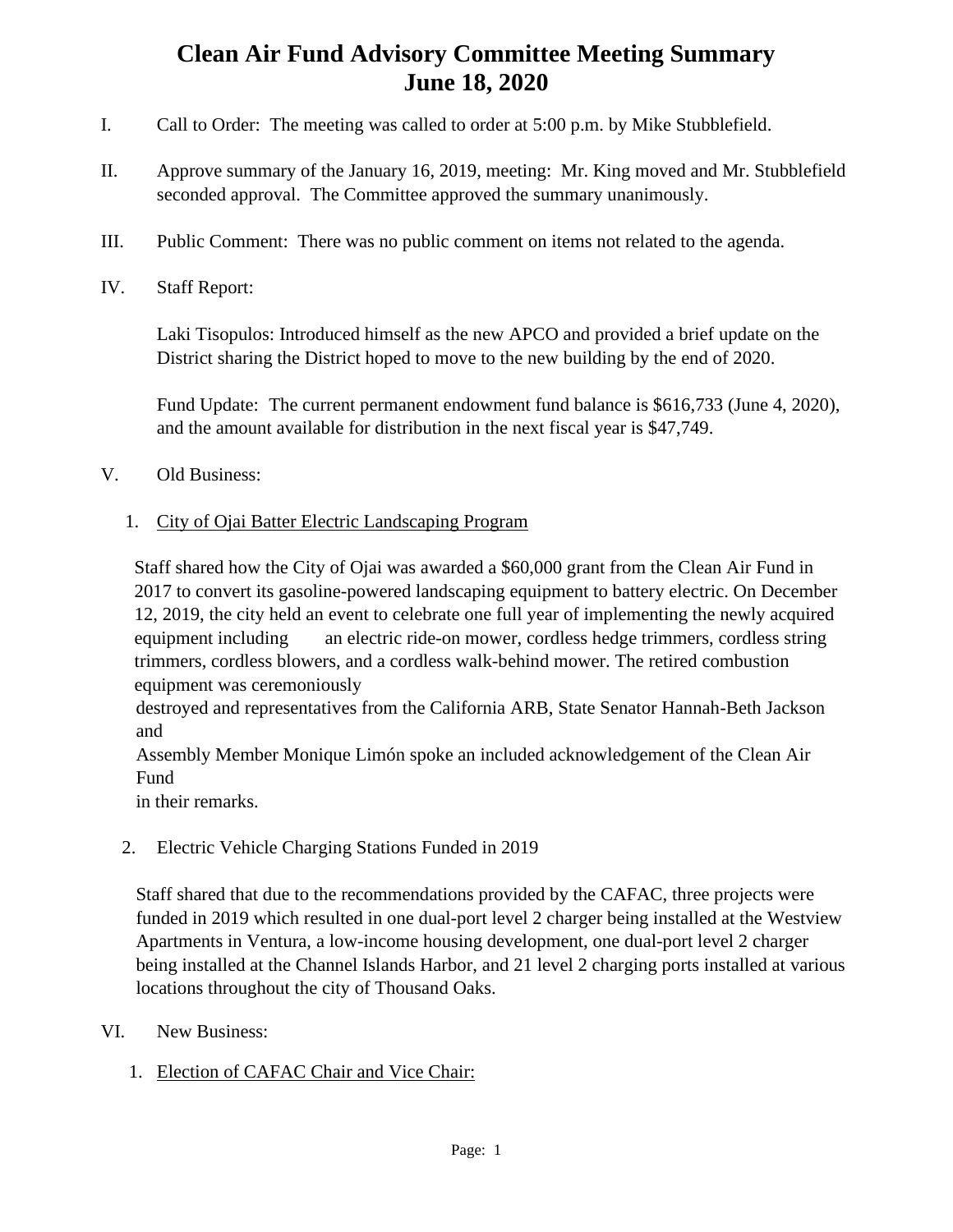There was a motion to reelect Mike Stubblefield made by Mr. King and Mr. Merkord seconded approval. The Committee unanimously approved the reelection of Mr. Stubblefield as the Chair. A motion was made to elect Ron Merkord as the new Vice-Chair by Mr. King and Mr. DeGeorge seconded the election. The Committee unanimously approved the election of Mr. Merkord as the new Vice-Chair.

2. Grant Proposals:

The City of Santa Paula: Mr. Greg Barnes was present to present the City of Santa Paula Project. The proposed project would replace one (1) gas-powered riding mower, two (2) combustion weed eaters and two (2) combustion blower with electric versions of the equipment for a total grant request of \$23,119.

Casitas Municipal Water District: Mr. Tim Lawson was present to present the Casitas Municipal Water District Project. The proposed project would replace 52 pieces of combustion landscaping equipment with 46 battery electric equipment. This proposed replaced equipment includes 7 riding mowers, 3 push mowers and the rest handheld combustion landscaping equipment such as weed eaters, blowers, chain saws and trimmers. The total grant request is for \$150,328.

City of Fillmore: Mr. Brian McCarthy was present to present the City of Fillmore Project. The proposed project would replace a model year 2000 pickup truck with a Chevrolet Bolt and install a charging station near city hall with one connector for fleet use and the second for public use.

Mr. Merkord motioned to award the City of Santa Paula \$23,119 for their proposed project and the Casitas Municipal Water District \$20,482 for a modified project which only replaces the handheld landscaping equipment. Mrs. Meeker seconded the motion. The Committee unanimously approved the funding of both projects.

VII. Adjournment: The meeting was adjourned at approximately 6:00 p.m. Prepared by: Danny McQuillan, Air Pollution Control District Staff

|                |            | <b>Approval of Minutes</b> |        |      | Chair Mike Stubblefield |        |      |
|----------------|------------|----------------------------|--------|------|-------------------------|--------|------|
| Member         | Attendance | Moved                      | Second | Vote | Moved                   | Second | Vote |
| <b>Bullard</b> |            |                            |        |      |                         |        |      |
| Sell           | N          |                            |        |      |                         |        |      |
| King           |            | X                          |        |      | X                       |        |      |
| Kromka         |            |                            |        |      |                         |        |      |
| Logan          |            |                            |        |      |                         |        |      |
| Meeker         |            |                            |        |      |                         |        |      |
| Merkord        |            |                            |        |      |                         | X      |      |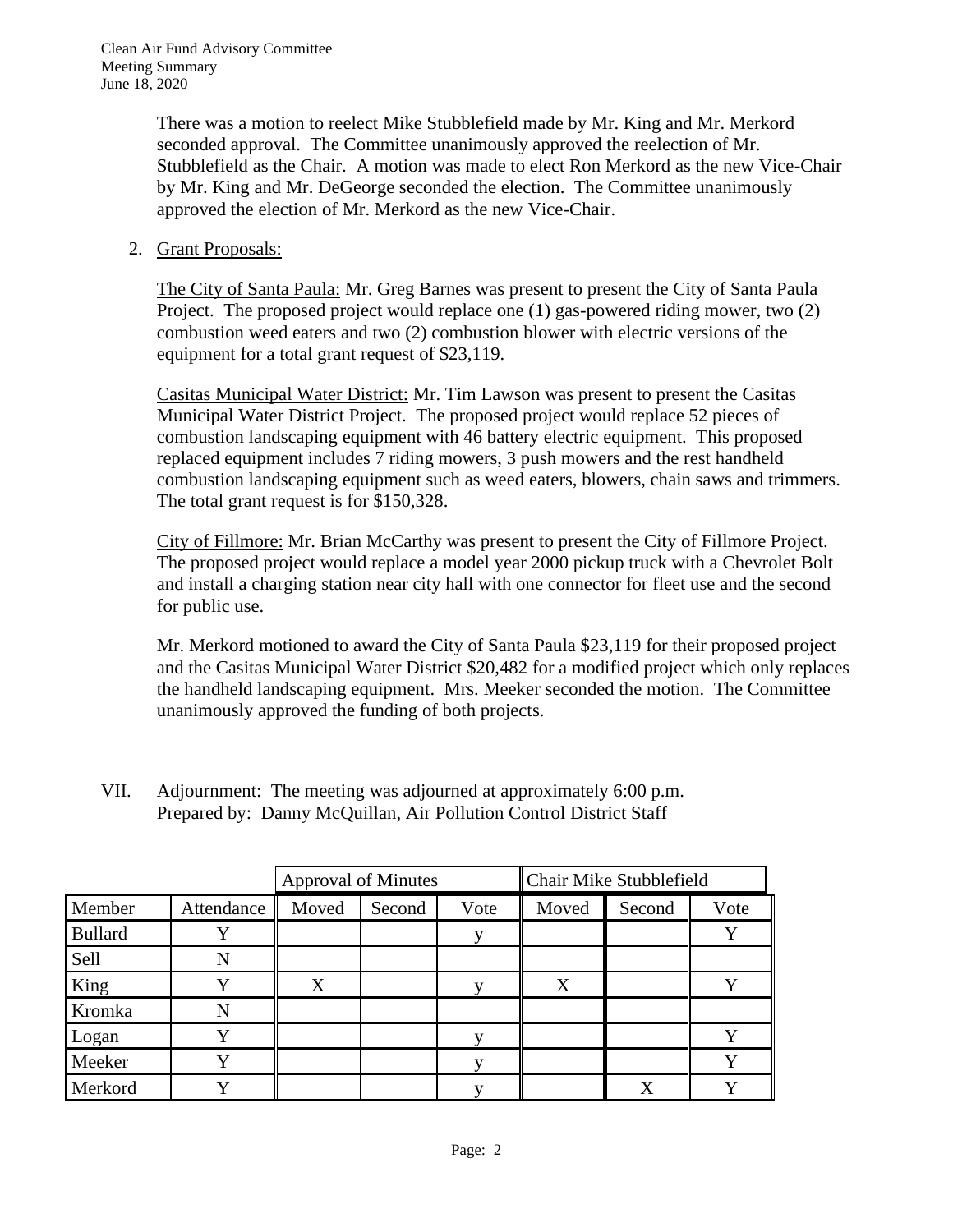Clean Air Fund Advisory Committee Meeting Summary June 18, 2020

| Rivers      |  |  |  |  |
|-------------|--|--|--|--|
| Anderson    |  |  |  |  |
| Stublefield |  |  |  |  |
| Gene        |  |  |  |  |

Attendance - P(present),A(absent),E(excused) Vote - Y(yes), N(no), A(abstain) APCD Staff: Tyler, Miles, Ali, Laki Guests: Greg Barnes, Tim

Lawson, Brian McCarthy

|                |            | Vice-Chair Ron          |   |   | <b>Recommend Santa Paula</b><br>\$23,119, Casitas \$20,482 |        |      |
|----------------|------------|-------------------------|---|---|------------------------------------------------------------|--------|------|
| Member         | Attendance | Moved<br>Second<br>Vote |   |   | Moved                                                      | Second | Vote |
| <b>Bullard</b> | Y          |                         | X | Y |                                                            |        | Y    |
| Sell           | N          |                         |   |   |                                                            |        |      |
| King           | Y          |                         |   | Y |                                                            |        | Y    |
| Kromka         | N          |                         |   |   |                                                            |        |      |
| Logan          | Y          |                         |   | Y |                                                            |        | Y    |
| Meeker         | Y          |                         |   | Y |                                                            | X      | Y    |
| Merkord        | Y          |                         |   | Y | X                                                          |        | Y    |
| Rivers         | N          |                         |   |   |                                                            |        |      |
| Anderson       | N          |                         |   |   |                                                            |        |      |
| Stubblefield   | Y          |                         |   | Y |                                                            |        | Y    |
| Gene           | Y          | X                       |   | Y |                                                            |        | Y    |

Attendance - P(present),A(absent),E(excused) Vote - Y(yes), N(no), A(abstain) APCD Staff: Tyler, Miles, Ali, Laki Guests:

|                |            | Nominate Amanda for position |        |      |       |        |      |
|----------------|------------|------------------------------|--------|------|-------|--------|------|
| Member         | Attendance | Moved                        | Second | Vote | Moved | Second | Vote |
| <b>Bullard</b> | Y          |                              |        | Y    |       |        |      |
| Sell           | N          |                              |        |      |       |        |      |
| King           | Y          |                              |        | Y    |       |        |      |
| Kromka         | N          |                              |        |      |       |        |      |
| Logan          | Y          | X                            |        | Y    |       |        |      |
| Meeker         | Y          |                              |        | Y    |       |        |      |
| Merkord        | Y          |                              |        | Y    |       |        |      |
| Rivers         | N          |                              |        |      |       |        |      |
| Anderson       | N          |                              |        |      |       |        |      |
| Stubblefield   | Y          |                              | X      | Y    |       |        |      |
| Gene           | Y          |                              |        | Y    |       |        |      |